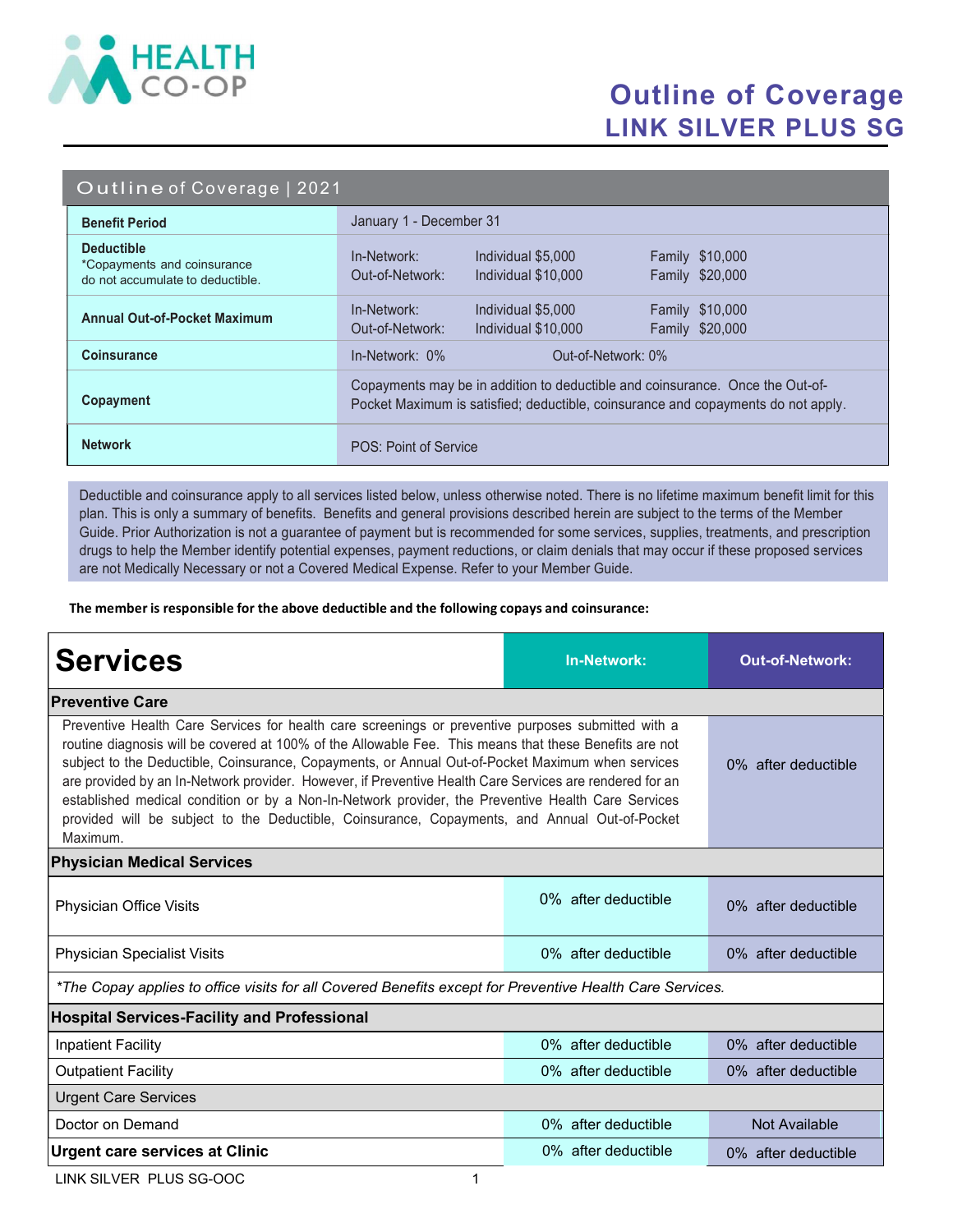| <b>Services</b>                                                                                                                                                                                                                 | In-Network:                                               | <b>Out-of-Network:</b> |  |  |  |
|---------------------------------------------------------------------------------------------------------------------------------------------------------------------------------------------------------------------------------|-----------------------------------------------------------|------------------------|--|--|--|
| <b>Emergency Room Services</b>                                                                                                                                                                                                  |                                                           |                        |  |  |  |
| Emergency room visits                                                                                                                                                                                                           | 0% after deductible                                       | 0% after deductible    |  |  |  |
| <b>Prescription Drugs Benefit</b>                                                                                                                                                                                               |                                                           |                        |  |  |  |
| <b>Retail Pharmacy Benefit (30-day supply)</b>                                                                                                                                                                                  |                                                           |                        |  |  |  |
| Preferred Generic Drugs (Tier 1)                                                                                                                                                                                                | 0% after deductible                                       | 0% after deductible    |  |  |  |
| Non-Preferred Generic & Preferred Brand Drugs (Tier 2)                                                                                                                                                                          | 0% after deductible                                       | 0% after deductible    |  |  |  |
| Non-Preferred Brand Drugs (Tier 3)                                                                                                                                                                                              | 0% after deductible                                       | 0% after deductible    |  |  |  |
| Specialty Drugs (Tier 4)                                                                                                                                                                                                        | 0% after deductible                                       | 0% after deductible    |  |  |  |
| If you choose a higher Tier drug when a lower Tier drug is available, you must pay an ancillary charge in addition to the<br>deductible and/or coinsurance, as applicable.                                                      |                                                           |                        |  |  |  |
| Mail Order Maintenance (90-day supply)                                                                                                                                                                                          |                                                           |                        |  |  |  |
| Preferred Generic Drugs (Tier 1)                                                                                                                                                                                                | 0% after deductible                                       | 0% after deductible    |  |  |  |
| Non-Preferred Generic & Preferred Brand Drugs (Tier 2)                                                                                                                                                                          | 0% after deductible                                       | 0% after deductible    |  |  |  |
| Non-Preferred Brand Drugs (Tier 3)                                                                                                                                                                                              | 0% after deductible                                       | 0% after deductible    |  |  |  |
| Specialty Drugs (Tier 4)<br>(31 Day Supply Only)                                                                                                                                                                                | <b>Not Available</b>                                      | <b>Not Available</b>   |  |  |  |
| If you choose a higher Tier drug when a lower Tier drug is available, you must pay an ancillary charge in addition to the<br>deductible and/or coinsurance, as applicable.<br><b>Mental Health/Chemical Dependency Services</b> |                                                           |                        |  |  |  |
| Inpatient/other Outpatient Facility Services                                                                                                                                                                                    | 0% after deductible                                       | 0% after deductible    |  |  |  |
| <b>Office Visit</b>                                                                                                                                                                                                             | 0% after deductible                                       | 0% after deductible    |  |  |  |
| Other Covered Services (This is not a complete list. Check your policy or plan document for other covered services<br>and your costs for these services.)                                                                       |                                                           |                        |  |  |  |
| Chiropractic Care-Maximum Number of Office Visits per Calendar<br>Year - 20 visits                                                                                                                                              | 0% after deductible                                       | 0% after deductible    |  |  |  |
| <b>Convalescent Home Services</b><br>Maximum Number of Days per Calendar Year-60 days                                                                                                                                           | 0% after deductible                                       | 0% after deductible    |  |  |  |
| Durable Medical Equipment<br>Rental (up to the purchase price), Purchase and Repair and<br>Replacement of Durable Medical Equipment.                                                                                            | 0% after deductible                                       | 0% after deductible    |  |  |  |
| <b>Laboratory Services</b>                                                                                                                                                                                                      | 0% after deductible                                       | 0% after deductible    |  |  |  |
| <b>Transplant Services</b>                                                                                                                                                                                                      | 0% after deductible                                       | 0% after deductible    |  |  |  |
| \$100 reimbursement to apply to exam, cleaning and<br>Dental Exam, Cleaning, Fluoride<br>fluoride once per year.                                                                                                                |                                                           |                        |  |  |  |
| Vision Exam                                                                                                                                                                                                                     | \$60 reimbursement to apply to one routine exam per year. |                        |  |  |  |

This is a brief summary of benefits. Refer to your complete policy document for additional information or a further explanation of benefits, limitations, and exclusions.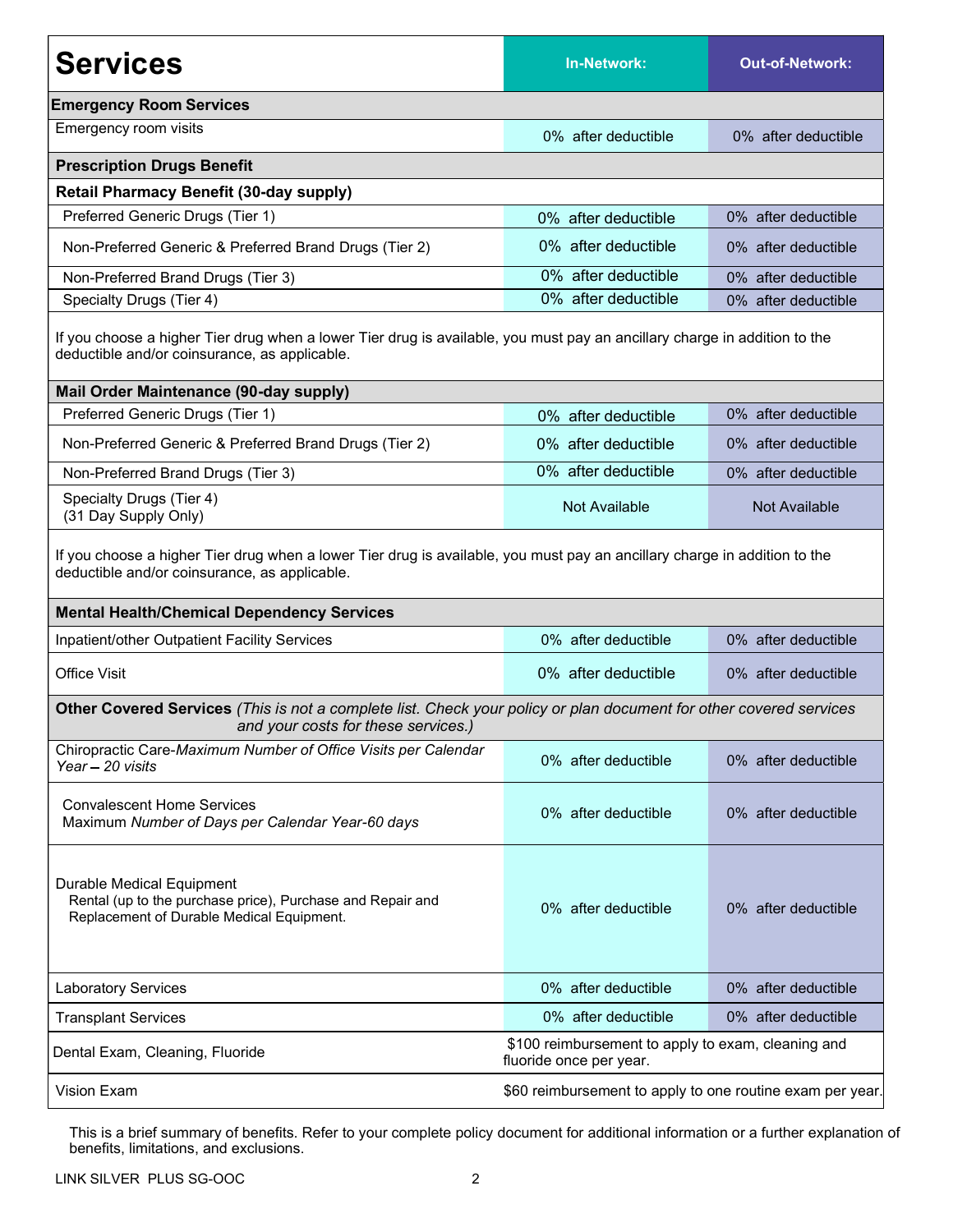# Additional Information

#### What is the annual deductible?

Your plan's deductible is the fixed dollar amount of Covered Medical Expenses that you must incur for certain Covered Benefits before MOUNTAIN HEALTH CO-OPbegins paying benefits for them. The Deductible must be satisfied each Calendar Year by each Covered Person, except as provided under "Family Deductible Limit" provision. The Deductible is shown in the Schedule of Benefits. Only the Allowable Fee for Covered Medical Expenses is applied to the Deductible. The following do not apply towards satisfaction of the Deductible: (1) services, treatments or supplies that are not covered under this Policy; and (2) amounts billed by Out-of-Network Providers, which include the Out-of-Network Provider Differential.

#### What is the annual out-of-pocket maximum?

The Annual Out-of-Pocket Maximum is the maximum amount that the Covered Person must pay every Calendar Year for Covered Medical Expenses incurred for Covered Benefits. The Annual Out-of-Pocket Maximum is shown in the Schedule of Benefits. It applies to all Covered Benefits except the Preventive Health Care Services Benefit.

The Annual Out-of-Pocket Maximum includes the following:

- 1. Calendar Year Deductible;
- 2. Copayments; and
- 3. Coinsurance.

When the Annual Out-of-Pocket Maximum is satisfied in the Calendar Year, we will then pay 100% of Covered Medical Expenses incurred for Covered Benefits for the remainder of that Calendar Year. The Annual Out-of-Pocket Maximum must be satisfied each Calendar Year.

The exception to this is in regard to out-of-network charges. The amount the plan pays for covered services is based on the allowed amount. If an out-of-network provider charges more than the allowed amount, you may have to pay the difference. For example, if an out-of-network hospital charges \$1,500 for an overnight stay and the allowed amount is \$1,000, you may have to pay the \$500 difference which does not apply to the deductible, coinsurance, or Out of Pocket Maximum. (This is called balance billing.)

#### Payments to providers

Payment to providers is based on the prevailing or contracted Mountain Health CO-OP fee allowance for covered services. Although In-Network Providers accept the fee allowance as payment in full, You will pay the most if you use an out-ofnetwork provider, and you might receive a bill from a provider for the difference between the provider's charge and what your plan pays (balance billing). Be aware, your network provider might use an out-of-network provider for some services (such as lab work). Check with your provider before you get services.

### Preauthorization

.

Coverage of certain medical services and surgical procedures requires a benefit determination by Mountain Health CO-OP before the services are performed. This process is called 'preauthorization'. Preauthorization is necessary to determine if certain services and supplies are covered under this plan, and if you meet the plan's eligibility requirements. You'll find the most current preauthorization list in your complete policy document.

### The Patient's right to know the costs of medical procedures.

The insured, or the insured's agent, may request an estimate of the member's portion of provider charges for any service or course of treatment that exceeds \$500. Mountain Health CO-OP shall make a good faith effort to provide accurate information based on cost estimates and procedure codes obtained by the insured from the insured's health care provider. The estimate may be provided in writing or electronically. It is not a binding contract between Mountain Health CO-OP and the member, and is not a guarantee that the estimated amount will be the charged amount, or that it will include charges for unforeseen conditions. Contact Customer Service at 1-855-447-2900 to request an estimate.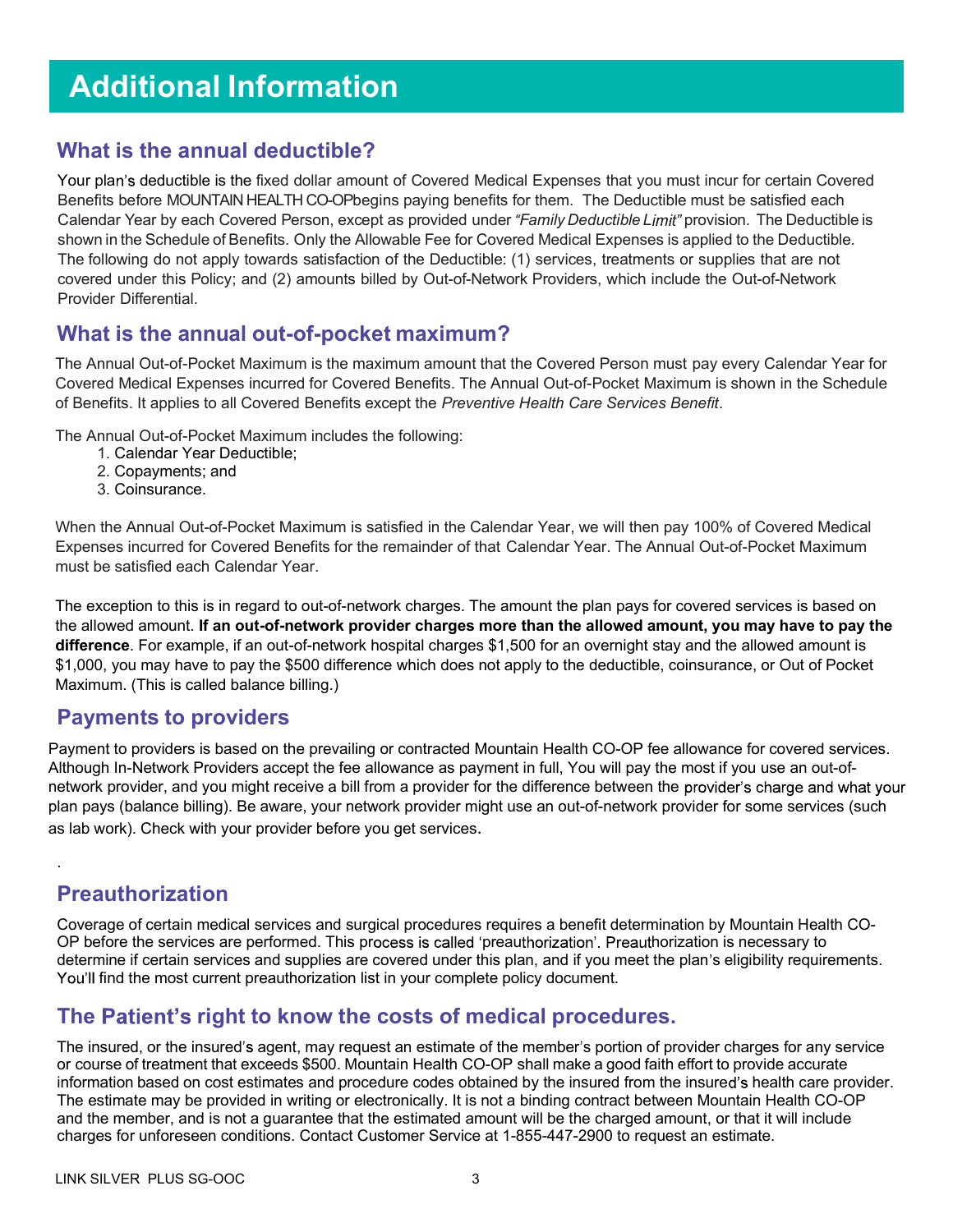### Provider Networks

Organization (PPO) (In-Network) - An innovative health care partnership developed by Mountain Health CO-OP and our Preferred Hospital Providers to offer health care services to Members at lower premiums. This network is composed of hospitals or surgery centers across the state that accept lower payments for each hospital or surgery center service or inpatient stay.

Participating Providers accept the MOUNTAIN HEALTH CO-OP allowable fee, in addition to the deductible, coinsurance and copayment, as payment in full for covered services. These providers will submit claims for you, and Mountain Health CO-OP will pay the participating provider directly. There is no billing to you over your deductible, coinsurance and copayment.

Nonparticipating Provider (Out-of-Network) - Nonparticipating Providers have not contracted with MOUNTAIN HEALTH CO-OP to provide services at negotiated rates, and your out of pocket expenses can be significantly higher. Nonparticipating providers are under no obligation to submit claims for you. You may receive payment for claims received from a nonparticipating provider.

If a Primary Care Provider (PCP), Primary Care Provider Specialist (PCPS), Common Specialty Care Provider (CSCP) or a Less Common Sub-Specialty Care Provider (LCSP) is not located within 60 miles, the member can go outside of the 60 miles to a network Provider (an authorization may be required.) Mountain Health CO-OP will pay as participating and the member may be balanced billed. If the member sees a provider outside of that 60 miles and the provider is not in network the benefits will go towards the out-of-network deductible and out-of-pocket maximum.

Out-of-network emergency room services to treat an emergency medical condition are reimbursed as if obtained innetwork, if an in-network emergency room cannot be reasonably reached. An emergency medical condition means a medical condition manifesting itself by acute symptoms of sufficient severity (including severe pain) so that a prudent layperson, who possesses an average knowledge of health and medicine, could reasonably expect the absence of immediate medical attention to result in a condition that places the health of the individual in serious jeopardy, would result in serious impairment to bodily functions, or serious dysfunction of any bodily organ or part; or with respect to a pregnant woman having contractions, that there is inadequate time to safely transfer the woman to another hospital for delivery or that a transfer may pose a threat to the health or safety of the woman or the fetus.

Finding Participating Providers–To locate Participating Providers and PPO hospitals and surgery centers in Montana check our on-line provider directory at www.Mountain Health CO-OP.coop/provider-finder/ or contact Customer Service at 1-855-447-2900. Be sure to have your health plan identification number available when you call.